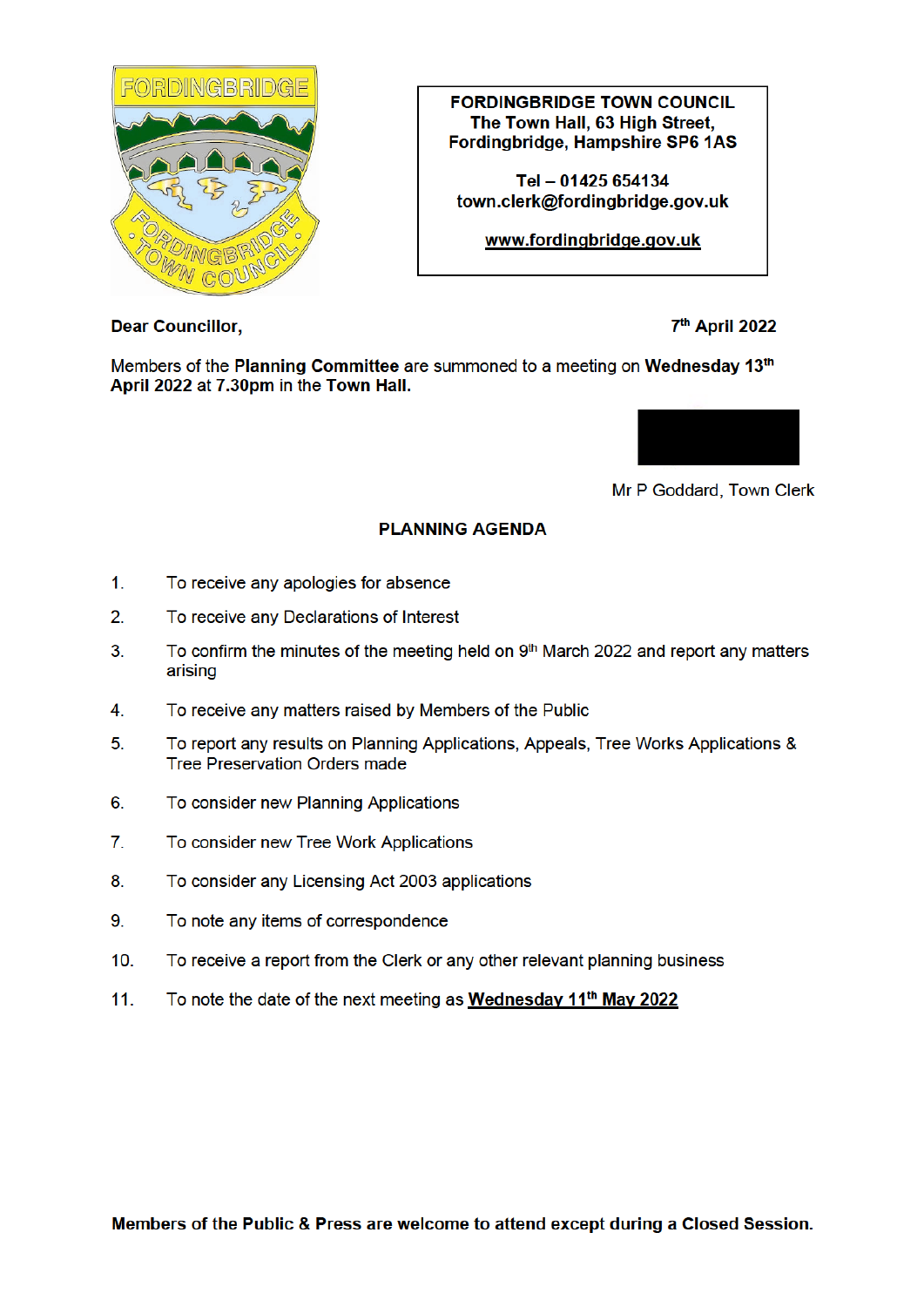## **CURRENT PLANNING APPEALS**

| <b>APPLICATION NO:</b> | 21/11256                                                                                 |
|------------------------|------------------------------------------------------------------------------------------|
| SITE:                  | KINGFISHER COTTAGE, SALISBURY ROAD, BURGATE,                                             |
|                        | <b>FORDINGBRIDGE SP6 1LX</b>                                                             |
| <b>IDESCRIPTION:</b>   | Change of use of existing leisure building to holiday let; windows to<br>south elevation |
| APPLICANT:             | <b>IMr Pritchard</b>                                                                     |
|                        |                                                                                          |

## **NEW APPLICATIONS**

## **Details of the following applications can be viewed at http://planning.newforest.gov.uk/onlineapplications/**

| APPLICATION NO:                                                                      | 22/10245                                                                                                                                                                                       |
|--------------------------------------------------------------------------------------|------------------------------------------------------------------------------------------------------------------------------------------------------------------------------------------------|
| TYPE:                                                                                | <b>PA Comm/Busine/Service to up to 2 flats</b>                                                                                                                                                 |
| SITE:                                                                                | 27 HIGH STREET, FORDINGBRIDGE SP6 1AT                                                                                                                                                          |
| <b>DESCRIPTION:</b>                                                                  | Use of upper floors to 1 no. 2 bedroom flat and 1 no. studio flat;<br>ground floor alterations to install new front door to provide access<br>to the upper floors (Prior Approval Application) |
| APPLICANT:                                                                           | <b>St Gresham Ltd</b>                                                                                                                                                                          |
| <b>PRESENTED BY:</b>                                                                 | <b>Cllr Lewendon</b>                                                                                                                                                                           |
| For details of this application please click on the following link: view online here |                                                                                                                                                                                                |

| APPLICATION NO:                                                                      | 22/10234                                                 |
|--------------------------------------------------------------------------------------|----------------------------------------------------------|
| <b>TYPE:</b>                                                                         | <b>Full Planning Permission</b>                          |
| SITE:                                                                                | PARSONAGE COTTAGE, GREEN LANE, FORDINGBRIDGE SP6         |
|                                                                                      | 1JT                                                      |
| DESCRIPTION:                                                                         | Single-storey rear and double storey extension; car port |
| APPLICANT:                                                                           | <b>Dr Cruickshank</b>                                    |
| <b>IPRESENTED BY:</b>                                                                | <b>Cllr White</b>                                        |
| For details of this application please click on the following link: view online here |                                                          |

| APPLICATION NO:                                                                      | 22/10269                                                                            |
|--------------------------------------------------------------------------------------|-------------------------------------------------------------------------------------|
| TYPE:                                                                                | <b>Full Planning Permission</b>                                                     |
| SITE:                                                                                | <b>RED POLL BARN, SOUTHAMPTON ROAD, EAST MILLS,</b><br><b>FORDINGBRIDGE SP6 2JP</b> |
| DESCRIPTION:                                                                         | Retention of garage                                                                 |
| APPLICANT:                                                                           | <b>Mrs Hamilton</b>                                                                 |
| <b>PRESENTED BY:</b>                                                                 | <b>Cllr Wilson</b>                                                                  |
| For details of this application please click on the following link: view online here |                                                                                     |

| <b>APPLICATION NO:</b>                                                               | 22/10202                                         |
|--------------------------------------------------------------------------------------|--------------------------------------------------|
| ITYPE:                                                                               | <b>Full Planning Permission</b>                  |
| SITE:                                                                                | 5A BRIDGE STREET, FORDINGBRIDGE SP6 1AH          |
| DESCRIPTION:                                                                         | Use of rear ground floor as flat (Retrospective) |
| APPLICANT:                                                                           | Mr Herodotou                                     |
| <b>IPRESENTED BY:</b>                                                                | <b>Cllr Anstey</b>                               |
| For details of this application please click on the following link: view online here |                                                  |